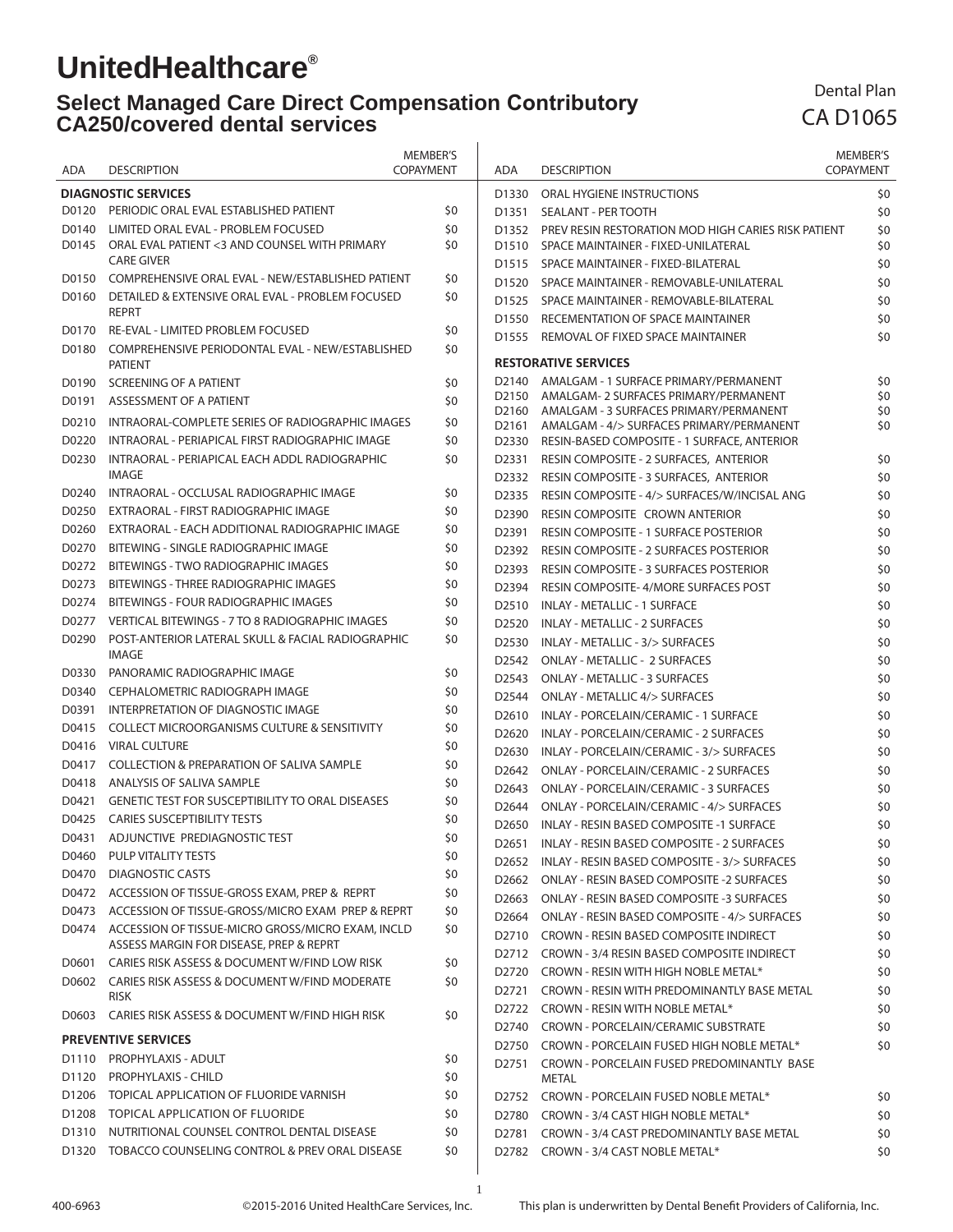| <b>ADA</b>        | <b>DESCRIPTION</b>                                                                            | MEMBER'S<br><b>COPAYMENT</b> |   |
|-------------------|-----------------------------------------------------------------------------------------------|------------------------------|---|
| D2783             | CROWN - 3/4 PORCELAIN/CERAMIC                                                                 | \$0                          |   |
| D <sub>2790</sub> | CROWN - FULL CAST HIGH NOBLE METAL*                                                           | \$0                          |   |
| D <sub>2791</sub> | CROWN - FULL CAST PREDOMINANTLY BASE METAL                                                    | \$0                          |   |
| D <sub>2792</sub> | CROWN - FULL CAST NOBLE METAL*                                                                | \$0                          |   |
| D <sub>2794</sub> | <b>CROWN TITANIUM*</b>                                                                        | \$0                          |   |
| D <sub>2910</sub> | RECEMENT INLAY, ONLAY/PARTIAL COVERAGE RESTOR                                                 | \$0                          |   |
| D <sub>2915</sub> | RECEMENT CAST/PREFABRICATED POST & CORE                                                       | \$0                          |   |
| D <sub>2920</sub> | <b>RECEMENT CROWN</b>                                                                         | \$0                          |   |
| D2921             | REATTACH TOOTH FRAGMENT, INCISAL EDGE OR CUSP                                                 | \$0                          |   |
| D <sub>2929</sub> | PREFABRIC PORCELAIN/CERAMIC CROWN-PRIMARY-<br><b>TOOTH</b>                                    | \$0                          |   |
| D <sub>2930</sub> | PREFARBICATED STAINLESS STEEL CROWN - PRIMARY                                                 | \$0                          |   |
| D2931             | PREFABRICATED STAINLESS STEEL CROWN - PERMANENT                                               | \$0                          |   |
| D2932             | PREFABRICATED RESIN CROWN                                                                     | \$0                          |   |
| D2933             | PREFABRICATED STAINLESS STEEL CROWN RESIN WINDOW                                              | \$0                          |   |
| D2934             | PREFABRIC ESTHTC COAT STNLS STL CRWN-PRIMARY<br><b>TOOTH</b>                                  | \$0                          |   |
| D2940             | PROTECTIVE RESTORATION                                                                        | \$0                          |   |
| D <sub>2941</sub> | INTERIM THERAPEUTIC RESTORATION - PRIMARY DENTI-<br><b>TION</b>                               | \$0                          |   |
| D2950             | CORE BUILD-UP, INCLUDING ANY PINS                                                             | \$0                          |   |
| D2951             | PIN RETENTION - PER TOOTH ADDITION RESTORATION                                                | \$0                          |   |
| D2952             | POST & CORE ADDITION CROWN INDIRECT FABRICATED                                                | \$0                          |   |
| D2953             | EACH ADDL INDIRECTLY FABRICATED POST - SAME TOOTH                                             | \$0                          |   |
| D <sub>2954</sub> | PREFABRICATED POST & CORE ADDITION CROWN                                                      | \$0                          |   |
| D <sub>2955</sub> | <b>POST REMOVAL</b>                                                                           | \$0                          |   |
| D2957             | EACH ADDITIONAL PREFABRICATED POST - SAME TOOTH                                               | \$0                          |   |
| D2960<br>D2961    | LABIAL VENEER (RESIN BASED) - CHAIRSIDE                                                       | \$0<br>\$0                   |   |
| D2962             | LABIAL VENEER (RESIN BASED) - LABORATORY<br>LABIAL VENEER (PORCELAIN LAMINATE)                | \$0                          |   |
| D2970             | TEMPORARY CROWN                                                                               | \$0                          |   |
| D <sub>2971</sub> | ADDL PROCEDURE NEW CROWN EXIST PARTIAL DENTURE                                                | \$0                          |   |
| D2975             | <b>COPING</b>                                                                                 | \$0                          |   |
| D <sub>2980</sub> | <b>CROWN REPAIR</b>                                                                           | \$0                          |   |
| D2990             | RESIN INFILTRATION INCIPIENT SMTH SURFACE LESIONS                                             | \$0                          |   |
|                   | <b>ENDODONTIC SERVICES</b>                                                                    |                              |   |
| D3110             | PULP CAP - DIRECT                                                                             | \$0                          |   |
| D3120             | <b>PULP CAP - INDIRECT</b>                                                                    | \$0                          |   |
| D3220             | THERAPEUTIC PULPOTOMY                                                                         | \$0                          |   |
| D3221             | PULPAL DEBRIDEMENT PRIMARY & PERMANENT TEETH                                                  | \$0                          |   |
| D3222             | PARTIAL PULPTOMY FOR APEXOGENESIS PERMANENT<br>TOOTH                                          | \$0                          |   |
| D3230             | PULPAL THERAPY - ANTERIOR PRIMARY TOOTH                                                       | \$0                          |   |
| D3240             | PULPAL THERAPY - POSTERIOR PRIMARY TOOTH                                                      | \$0                          |   |
| D3310             | ENDODONTIC THERAPY, ANTERIOR TOOTH                                                            | \$0                          |   |
| D3320             | ENDODONTIC THERAPY, BICUSPID TOOTH                                                            | \$0                          |   |
| D3330             | ENDODONTIC THERAPY, MOLAR                                                                     | \$0                          |   |
| D3331             | TREATMENT ROOT CANAL OBSTRUCTION; NON-SURG<br><b>ACCESS</b>                                   | \$0                          |   |
| D3332             | <b>INCOMPLETED ENDODONTIC THERAPY</b>                                                         | \$0                          |   |
| D3333             | INTERNAL ROOT REPAIR PERFORATION DEFECTS                                                      | \$0                          |   |
| D3346             | RETREATMENT PREV ROOT CANAL THERAPY - ANTERIOR                                                | \$0                          |   |
| D3347             | RETREATMENT PREV ROOT CANAL THERAPY - BICUSPID<br>RETREATMENT PREV ROOT CANAL THERAPY - MOLAR | \$0                          |   |
| D3348             |                                                                                               | \$0                          |   |
| D3351             | APEXIFICATION/RECALCIFICATION INITIAL VISIT                                                   | \$0                          |   |
| D3352             | APEXIFICATION/RECALCIFICATION INTERIM MEDICATION<br>REPLACEMENT                               | \$0                          |   |
| D3353             | APEXIFICATION/RECALCIFICATION - FINAL VISIT                                                   | \$0                          |   |
| D3355             | <b>PULPAL REGENERATION - INITIAL VISIT</b>                                                    | \$0                          |   |
|                   |                                                                                               |                              | 2 |

|     | <b>MEMBER'S</b><br><b>COPAYMENT</b> | ADA            | <b>DESCRIPTION</b>                                                                          | <b>MEMBER'S</b><br><b>COPAYMENT</b> |
|-----|-------------------------------------|----------------|---------------------------------------------------------------------------------------------|-------------------------------------|
|     | \$0<br>\$0                          | D3356          | PULPAL REGENERATION -INTERIM MEDICAMENT RE-<br><b>PLACEMNT</b>                              | \$0                                 |
|     | \$0                                 | D3357          | PULPAL REGENERATION - COMPLETION OF TREATMENT                                               | \$0                                 |
|     | \$0                                 | D3410          | APICOECTOMY - ANTERIOR                                                                      | \$0                                 |
|     | \$0                                 | D3421          | APICOECTOMY - BICUSPID                                                                      | \$0                                 |
|     | \$0                                 | D3425          | APICOECTOMY - MOLAR                                                                         | \$0                                 |
|     | \$0                                 | D3426          | APICOECTOMY - EACH ADDITIONAL ROOT                                                          | \$0                                 |
|     | \$0                                 | D3427          | PERIRADICULAR SURGERY WITHOUT APICOECTOMY                                                   | \$0                                 |
| C   | \$0                                 | D3430          | RETROGRADE FILLING - PER ROOT                                                               | \$0                                 |
|     | \$0                                 | D3450          | ROOT AMPUTATION - PER ROOT                                                                  | \$0                                 |
|     |                                     | D3460          | <b>ENDODONTIC ENDOSSEOUS IMPLANT</b>                                                        | \$1950                              |
|     | \$0                                 | D3910          | SURGICAL PROCED ISOLATION TOOTH W/RUBBER DAM                                                | \$0                                 |
| Τ   | \$0                                 | D3920          | HEMISECTION NOT INCLUDIING ROOT CANAL THERAPY                                               | \$0                                 |
|     | \$0                                 | D3950          | CANAL PREPARATION & FIT PREFORMED DOWEL/POST                                                | \$0                                 |
| ЭW  | \$0                                 |                | <b>PERIODONTIC SERVICES</b>                                                                 |                                     |
|     | \$0                                 | D4210          | GINGIVECTOMY/GINGIVOPLASTY 4/> CNTIG TEETH QUAD                                             | \$0                                 |
|     |                                     | D4211          | GINGIVECTOMY/GINGIVOPLASTY 1-3 CNTIG TEETH OUAD                                             | \$0                                 |
| TI- | \$0<br>\$0                          | D4212          | GINGIVECTOMY/GINGIVOPLASTY ALLOW ACCESS RESTOR<br>PROC, PER TOOTH                           | \$0                                 |
|     |                                     | D4240          | GINGIVAL FLAP - 4/>CNTIG/BOUND TEETH OUAD                                                   | \$0                                 |
|     | \$0                                 | D4241          | GINGIVAL FLAP - 1-3 CNTIG/BOUND TEETH OUAD                                                  | \$0                                 |
|     | \$0                                 | D4245          | <b>APICALLY POSITIONED FLAP</b>                                                             | \$0                                 |
|     | \$0                                 | D4249          | <b>CLINICAL CROWN LENGTHENING - HARD TISSUE</b>                                             | \$0                                 |
| TH  | \$0                                 | D4260          | OSSEOUS SURGERY - 4/> CONTIGUOUS TEETH QUAD                                                 | \$0                                 |
|     | \$0                                 | D4261          | OSSEOUS SURGERY - 1-3 CONTIGUOUS TEETH QUAD                                                 | \$0                                 |
|     | \$0                                 | D4263          | BONE REPLACEMENT GRAFT - 1 SITE QUAD                                                        | \$0                                 |
| Н   | \$0                                 | D4270          | PEDICLE SOFT TISSUE GRAFT PROCEDURE                                                         | \$0                                 |
|     | \$0<br>\$0                          | D4274          | DISTAL OR PROXIMAL WEDGE PROCEDURE - SEPARATE<br><b>PROCEDURE</b>                           | \$0                                 |
|     | \$0<br>\$0                          | D4277          | FREE SOFT TISSUE GRAFT PROCEDURE (INCLD DONOR<br>SITE SURGERY), FIRST TOOTH                 | \$0                                 |
| RE  | \$0<br>\$0                          | D4278          | FREE SOFT TISSUE GRAFT PROCEDURE (INCLD DONOR<br>SITE SURGERY), EACH ADDL; CONTIGUOUS TOOTH | \$0                                 |
|     | \$0                                 | D4320          | PROVISONAL SPLINTING - INTRACORONAL                                                         | \$0                                 |
| ٧S  | \$0                                 | D4321          | PROVISONAL SPLINTING - EXTRACORONAL                                                         | \$0                                 |
|     |                                     | D4341          | PERIODONTAL SCAL & ROOT PLAN 4/>TEETH-QUAD                                                  | \$0                                 |
|     | \$0                                 | D4342          | PERIODONTAL SCAL & ROOT PLAN 1-3 TEETH                                                      | \$0                                 |
|     | \$0                                 | D4355          | FULL MOUTH DEBRIDEMENT COMP EVAL & DIAGNOSIS                                                | \$0                                 |
|     | \$0                                 | D4381<br>D4910 | LOCAL DELIVERY ANTIMICROBIAL AGENT PER TOOTH<br>PERIODONTAL MAINTENANCE                     | \$0<br>\$0                          |
|     | \$0                                 | D4920          | UNSCHEDULED DRESSING CHANGE                                                                 | \$0                                 |
|     | \$0                                 | D4921          | <b>GINGIVAL IRRIGATION - PER QUADRANT</b>                                                   | \$0                                 |
|     |                                     |                | <b>REMOVABLE PROSTHODONTICS SERVICES</b>                                                    |                                     |
|     | \$0                                 |                | D5110 COMPLETE DENTURE - MAXILLARY                                                          | \$0                                 |
|     | \$0                                 | D5120          | <b>COMPLETE DENTURE - MANDIBULAR</b>                                                        | \$0                                 |
|     | \$0                                 | D5130          | <b>IMMEDIATE DENTURE - MAXILLARY</b>                                                        | \$0                                 |
|     | \$0                                 | D5140          | IMMEDIATE DENTURE - MANDIBULAR                                                              | \$0                                 |
|     | \$0                                 | D5211          | MAXILLARY PARTIAL DENTURE - RESIN BASE                                                      | \$0                                 |
|     | \$0                                 | D5212          | MANDIBULAR PARTIAL DENTURE - RESIN BASE                                                     | \$0                                 |
|     |                                     | D5213          | MAXILLARY PARTIAL DENTURE - CAST METAL W/RESIN                                              | \$0                                 |
|     | \$0                                 | D5214          | MANDIBULAR PARTIAL DENTURE - CAST METAL W/RESIN                                             | \$0                                 |
|     | \$0                                 | D5225          | MAXILLARY PARTIAL DENTURE FLEX BASE                                                         | \$0                                 |
|     | \$0                                 | D5226          | MANDIBULAR PARTIAL DENTURE FLEX BASE                                                        | \$0                                 |
|     | \$0<br>\$0                          | D5281          | REMOVAL UNILATERAL PARTIAL DENTURE -1 PC CAST                                               | \$0                                 |
|     | \$0                                 |                | METAL                                                                                       |                                     |
| Λ   | \$0                                 | D5410          | ADJUST COMPLETE DENTURE - MAXILLARY                                                         | \$0                                 |
|     |                                     | D5411          | ADJUST COMPLETE DENTURE - MANDIBULAR                                                        | \$0                                 |
|     | \$0                                 | D5421          | ADJUST PARTIAL DENTURE - MAXILLARY                                                          | \$0                                 |
|     | \$0                                 | D5422          | ADJUST PARTIAL DENTURE - MANDIBULAR                                                         | \$0                                 |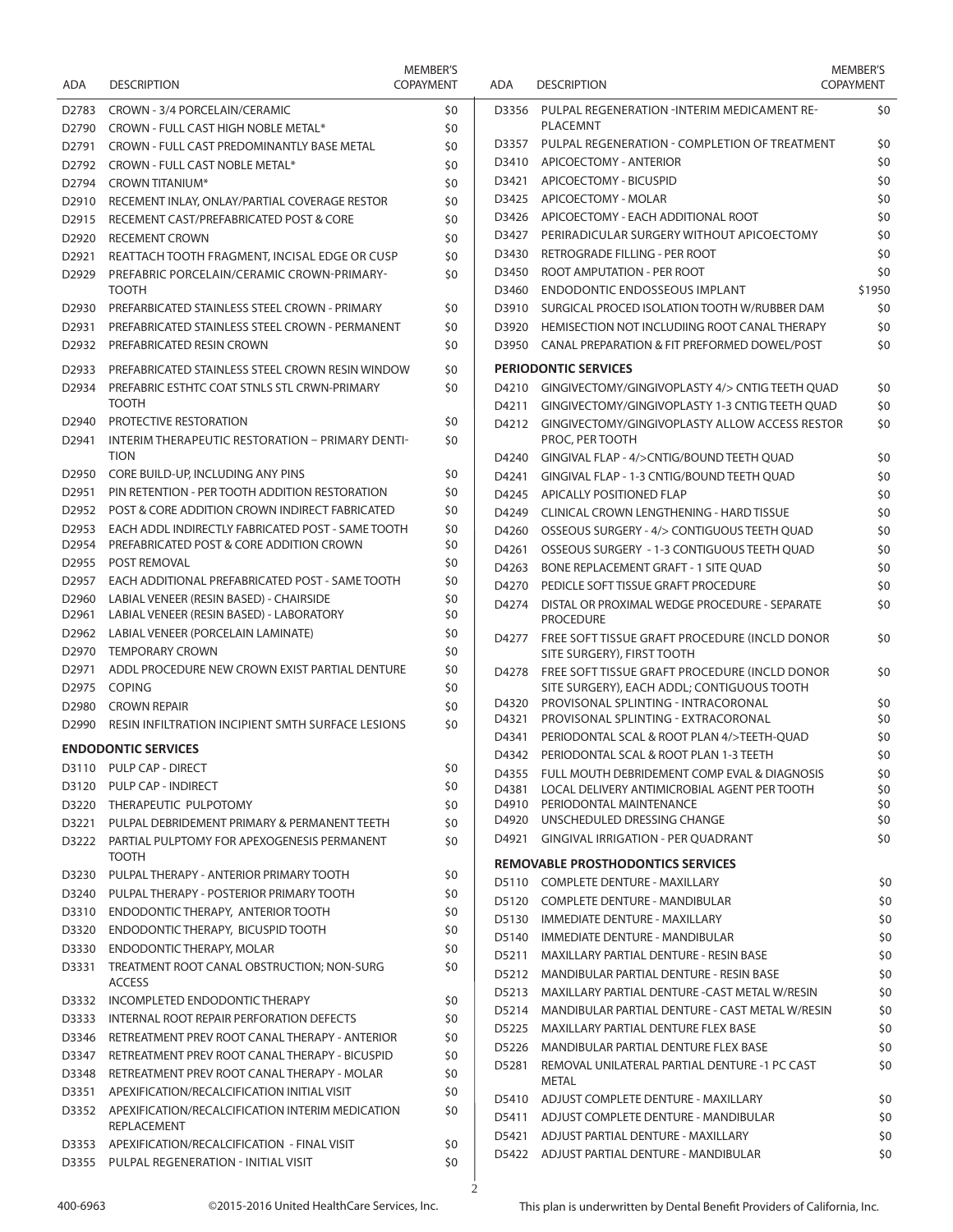| ADA            | <b>DESCRIPTION</b>                                                                                     | <b>MEMBER'S</b><br><b>COPAYMENT</b> | ADA            | <b>DESCRIPTION</b>                                                             | <b>MEMBER'S</b><br><b>COPAYMENT</b> |
|----------------|--------------------------------------------------------------------------------------------------------|-------------------------------------|----------------|--------------------------------------------------------------------------------|-------------------------------------|
| D5510          | REPAIR BROKEN COMPLETE DENTURE BASE                                                                    | \$0                                 | D6606          | INLAY - CAST NOBLE METAL 2 SURFACES*                                           | \$0                                 |
| D5520          | REPLACE MISSING/BROKEN TEETH-COMPLETE DENTURE                                                          | \$0                                 | D6607          | INLAY - CAST NOBLE METAL 3/> SURFACES*                                         | \$0                                 |
| D5610          | <b>REPAIR RESIN DENTURE BASE</b>                                                                       | \$0                                 | D6608          | ONLAY - PORCELAIN/CERAMIC 2 SURFACES                                           | \$0                                 |
| D5620          | <b>REPAIR CAST FRAMEWORK</b>                                                                           | \$0                                 | D6609          | ONLAY - PORCELAIN/CERAMIC 3/> SURFACES                                         | \$0                                 |
| D5630          | REPAIR OR REPLACE BROKEN CLASP                                                                         | \$0                                 | D6610          | ONLAY - CAST HIGH NOBLE METAL 2 SURFACES*                                      | \$0                                 |
| D5640          | REPLACE BROKEN TEETH - PER TOOTH                                                                       | \$0                                 | D6611          | ONLAY-CAST HIGH NOBLE METAL 3/> SURFACES*                                      | \$0                                 |
| D5650          | ADD TOOTH EXISTING PARTIAL DENTURE                                                                     | \$0                                 | D6612          | ONLAY - CAST PREDOMINANTLY BASE METAL 2 SURFACES                               | \$0                                 |
| D5660          | ADD CLASP EXISTING PARTIAL DENTURE                                                                     | \$0                                 | D6613          | ONLAY - CAST PREDOMINANTLY BASE METAL 3/>SURFACES                              | \$0                                 |
| D5670          | REPLACE ALL TEETH & ACRYLIC FRAMEWORK MAXILLARY                                                        | \$0                                 | D6614          | ONLAY - CAST NOBLE METAL 2 SURFACES*                                           | \$0                                 |
| D5671          | REPLACE ALL TEETH & ACRYLIC FRAMEWORK MANDIBULAR                                                       | \$0                                 | D6615          | ONLAY - CAST NOBLE METAL 3/> SURFACES*                                         | \$0                                 |
| D5710          | REBASE COMPLETE MAXILLARY DENTURE                                                                      | \$0                                 | D6624          | <b>INLAY TITANIUM*</b>                                                         | \$0                                 |
| D5711          | REBASE COMPLETE MANDIBULAR DENTURE                                                                     | \$0                                 | D6634          | ONLAY TITANIUM*                                                                | \$0                                 |
| D5720          | REBASE MAXILLARY PARTIAL DENTURE                                                                       | \$0                                 | D6710<br>D6720 | CROWN/INDIRECT RESIN BASED COMPOSITION<br>CROWN - RESIN WITH HIGH NOBLE METAL* | \$0<br>\$0                          |
| D5721          | REBASE MANDIBULAR PARTIAL DENTURE                                                                      | \$0                                 | D6721          | CROWN - RESIN PREDOMINANTLY BASE METAL                                         | \$0                                 |
| D5730          | RELINE COMPLETE MAXILLARY DENTURE CHAIRSIDE                                                            | \$0                                 | D6722          | CROWN - RESIN WITH NOBLE METAL*                                                | \$0                                 |
| D5731          | RELINE COMPLETE MANDIBULAR DENTURE CHAIRSIDE                                                           | \$0                                 | D6740          | <b>CROWN - PORCELAIN/CERAMIC</b>                                               | \$0                                 |
| D5740          | RELINE MAXILLARY PARTIAL DENTURE CHAIRSIDE                                                             | \$0                                 | D6750          | CROWN - PORCELAIN FUSED TO HIGH NOBLE METAL*                                   | \$0                                 |
| D5741          | RELINE MANDIBULAR PARTIAL DENTURE CHAIRSIDE                                                            | \$0                                 | D6751          | CROWN - PORCELAIN FUSED PREDOMINANTLY BASE                                     | \$0                                 |
| D5750          | RELINE COMPLETE MAXILLARY DENTURE LABORATORY                                                           | \$0                                 |                | <b>METAL</b>                                                                   |                                     |
| D5751          | RELINE COMPLETE MANDIBULAR DENTURE LABORATORY                                                          | \$0                                 | D6752          | CROWN - PORCELAIN FUSED NOBLE METAL*                                           | \$0                                 |
| D5760          | RELINE MAXILLARY PARTIAL DENTURE LABORATORY                                                            | \$0                                 | D6780          | CROWN - 3/4 CAST HIGH NOBLE METAL*                                             | \$0                                 |
| D5761          | RELINE MANDIBULAR PARTIAL DENTURE LABORATORY                                                           | \$0                                 | D6781          | CROWN - 3/4 CAST PREDOMINANTLY BASE METAL                                      | \$0                                 |
| D5810          | INTERIM COMPLETE DENTURE MAXILLARY                                                                     | \$0                                 | D6782          | CROWN - 3/4 CAST NOBLE METAL*                                                  | \$0                                 |
| D5811          | INTERIM COMPLETE DENTURE MANDIBULAR                                                                    | \$0                                 | D6783          | CROWN - 3/4 PORCELAIN/CERAMIC                                                  | \$0                                 |
| D5820          | INTERIM PARTIAL DENTURE MAXILLARY                                                                      | \$0                                 | D6790          | CROWN - FULL CAST HIGH NOBLE METAL*                                            | \$0                                 |
| D5821          | INTERIM PARTIAL DENTURE MANDIBULAR                                                                     | \$0                                 | D6791          | <b>CROWN - FULL CAST BASE METAL</b>                                            | \$0                                 |
| D5850          | <b>TISSUE CONDITIONING MAXILLARY</b>                                                                   | \$0                                 | D6792          | CROWN - FULL CAST NOBLE METAL*                                                 | \$0                                 |
| D5851          | TISSUE CONDITIONING MANDIBULAR                                                                         | \$0                                 | D6794          | <b>CROWN TITANIUM*</b>                                                         | \$0                                 |
| D5863          | <b>OVERDENTURE - COMPLETE MAXILLARY</b>                                                                | \$0                                 | D6920          | <b>CONNECTOR BAR</b>                                                           | \$0                                 |
| D5864          | OVERDENTURE - PARTIAL MAXILLARY                                                                        | \$0                                 | D6930          | RECEMENT FIXED PARTIAL DENTURE                                                 | \$0                                 |
| D5865          | <b>OVERDENTURE - COMPLETE MANDIBULAR</b>                                                               | \$0                                 | D6940          | <b>STRESS BREAKER</b>                                                          | \$0                                 |
| D5866          | OVERDENTURE - PARTIAL MANDIBULAR                                                                       | \$0                                 | D6980          | FIXED PARTIAL DENTURE REPAIR                                                   | \$0                                 |
|                | D5992 ADJUST MAXILLOFACIAL PROSTH APPLIANCE, BY REPORT                                                 | \$0                                 |                |                                                                                |                                     |
|                | <b>FIXED PROSTHODONTICS SERVICES</b>                                                                   |                                     |                | <b>IMPLANT SERVICES</b>                                                        |                                     |
| D6205          | PONTIC - INDIRECT RESIN BASED COMPOSITE                                                                | \$0                                 |                | D6010 SURGICAL PLACEMENT IMPL BODY: ENDOSTEAL                                  | \$1,950                             |
|                | D6210 PONTIC - CAST HIGH NOBLE METAL*                                                                  | \$0                                 |                | D6013 SURGICAL PLACEMENT OF A MINI-IMPLANT                                     | \$1,950                             |
| D6211          | PONTIC - CAST PREDOMINANTLY BASE METAL                                                                 | \$0                                 | D6052          | SEMI-PRECISION ATTACHMENT ABUTMENT                                             | \$368                               |
| D6212          | PONTIC - CAST NOBLE METAL*                                                                             | \$0                                 | D6053          | IMPLANT/ABUTMENT SUPPORTED REMOVABLE DENTURE \$1,840                           |                                     |
| D6214          | PONTIC - TITANIUM*                                                                                     | \$0                                 |                | FOR COMPLETELY EDENTULOUS ARCH                                                 |                                     |
| D6240          | PONTIC - PORCELAIN FUSED HIGH NOBLE METAL*                                                             | \$0                                 | D6054          | IMPLANT/ABUTMENT SUPPORTED BY REMOVABLE DEN-                                   | \$1,840                             |
| D6241          | PONTIC - PORCELAIN FUSED PREDOMINANTLY BASE METAL                                                      | \$0                                 |                | TURE FOR PARTIALLY EDENTULOUS ARCH                                             |                                     |
| D6242          | PONTIC - PORCELAIN FUSED NOBLE METAL*                                                                  | \$0                                 |                | D6055 CONNECTING BAR-IMPLANT SUPPORTED/ABUTMENT<br><b>SUPPORTED</b>            | \$540                               |
| D6245          | PONTIC - PORCELAIN/CERAMIC                                                                             | \$0                                 | D6056          | PREFABRICATED/ABUTMENT INCLUDING MODIFICA-                                     | \$368                               |
| D6250          | PONTIC - RESIN W/HIGH NOBLE METAL*                                                                     | \$0                                 |                | TION/PLACEMENT                                                                 |                                     |
| D6251          | PONTIC - RESIN W/PREDOMINANTLY BASE METAL                                                              | \$0                                 | D6057          | <b>CUSTOM FABRICATED ABUTMENT - INCLUDES IMPLANT</b>                           | \$610                               |
| D6252          | PONTIC - RESIN W/NOBLE METAL*                                                                          | \$0                                 | D6058          | ABUTMENT SUPPORTED PORCELAIN/CERAMIC CROWN                                     | \$1,050                             |
| D6253          | PROVISIONAL PONTIC                                                                                     | \$0                                 | D6059          | ABUTMENT SUPPORTED PORCELAIN FUSED METAL                                       | \$915                               |
| D6545<br>D6548 | RETAINER-CAST METAL, RESIN, BOND FIXED PROSTHETIC<br>RETAINER-PORCELAIN/CERAMIC, RESN BOND FIXED PROS- | \$0                                 |                | CROWN (HIGH NOBLE METAL)*                                                      |                                     |
| D6600          | <b>THETIC</b><br>INLAY - PORCELAIN/CERAMIC 2 SURFACES                                                  | \$0                                 | D6060          | ABUTMENT SUPPORTED PORCELAIN METAL CROWN<br>(PREDOMINANTLY BASE METAL)         | \$1,050                             |
| D6601          | INLAY - PORCELAIN/CERAMIC 3/> SURFACES                                                                 | \$0                                 | D6061          | ABUTMENT SUPPORTED CAST METAL CROWN (NOBLE                                     | \$946                               |
| D6602          | INLAY - CAST HIGH NOBLE METAL 2 SURFACES*                                                              | \$0                                 |                | METAL)*                                                                        |                                     |
| D6603          | INLAY - CAST HIGH NOBLE METAL 3/> SURFACES*                                                            | \$0                                 | D6062          | ABUTMENT SUPPORTED CAST METAL CROWN (HIGH                                      | \$981                               |
| D6604<br>D6605 | INLAY - CAST PREDOMINANTLY BASE METAL 2 SURFACES<br>INLAY - CAST PREDOMINANTLY BASE METAL 3/>SURFACES  | \$0<br>\$0                          | D6063          | NOBLE METAL)*<br>ABUTMENT SUPPORTED CAST METAL CROWN (PREDOMI-                 | \$854                               |
|                |                                                                                                        |                                     |                | NANTLY BASE METAL)                                                             |                                     |
|                |                                                                                                        |                                     | D6064          | ABUTMENT SUPPORTED CAST METAL CROWN (NOBLE<br>METAL)*                          | \$1,168                             |

3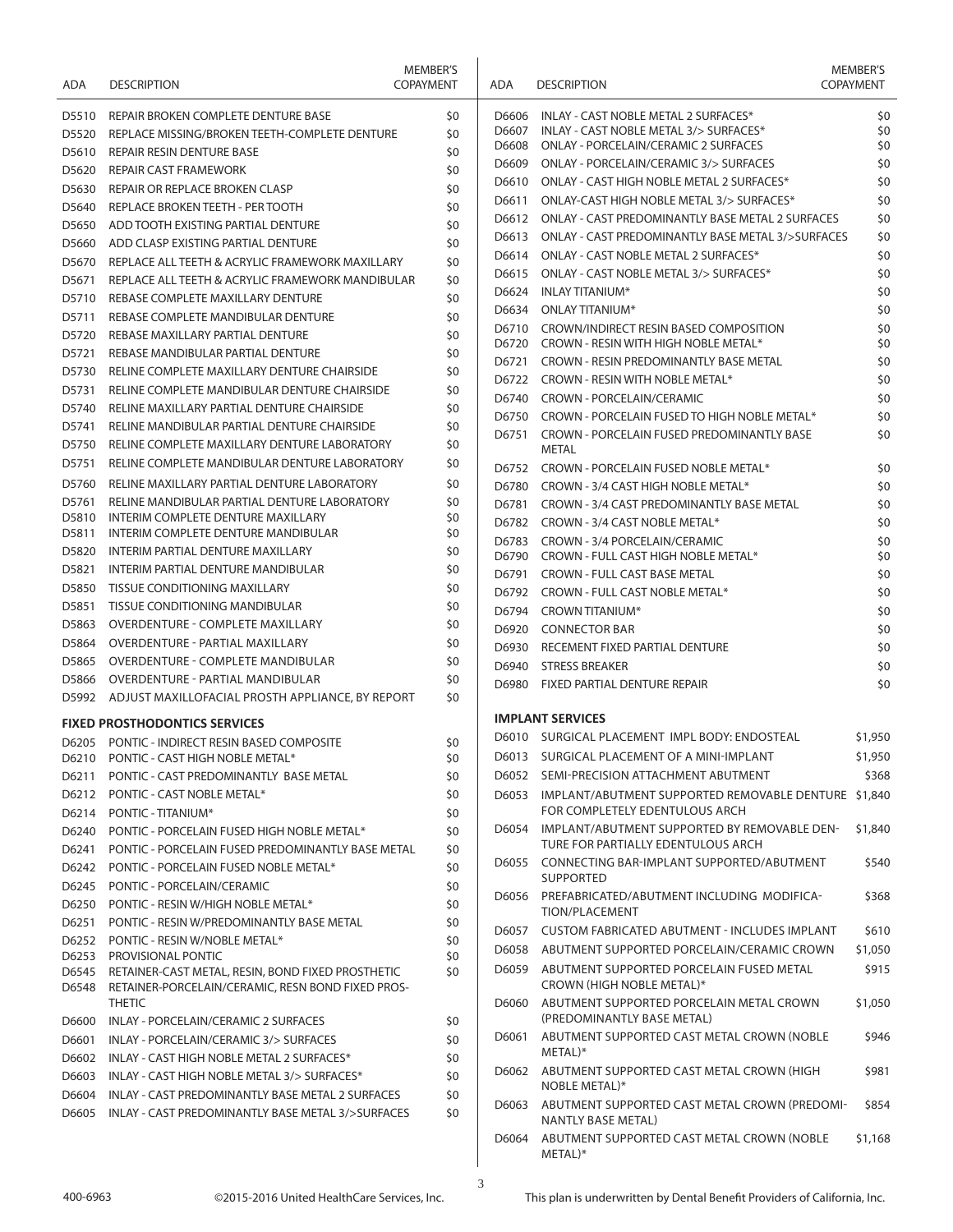| ADA            | <b>DESCRIPTION</b>                                                                                                                            | <b>MEMBER'S</b><br><b>COPAYMENT</b> | <b>ADA</b>     | <b>DESCRIPTION</b>                                                                                                                    | MEMBER'S<br><b>COPAYMENT</b> |
|----------------|-----------------------------------------------------------------------------------------------------------------------------------------------|-------------------------------------|----------------|---------------------------------------------------------------------------------------------------------------------------------------|------------------------------|
| D6065<br>D6066 | IMPLANT SUPPORTED PORCELAIN/CERAMIC CROWN<br><b>IMPLANT SUPPORTED PORCELAIN FUSED TO METAL</b><br>CROWN (TITANIUM, TITANIUM ALLOY, HIGH NOBLE | \$1,144<br>\$1,083                  | D7241<br>D7250 | REMOVAL OF IMPACTED TOOTH - COMPLETELY BONY,<br>WITH UNUSUAL SURGICAL COMPLICATIONS<br>SURGICAL REMOVAL OF RESIDUAL TOOTH ROOTS (CUT- | \$0<br>\$0                   |
| D6067          | METAL)*<br>IMPLANT SUPPORTED METAL CROWN (TITANIUM, TITA-                                                                                     | \$962                               | D7251          | <b>TING PROCEDURE)</b><br>CORONECTOMY - INTENTIONAL PARTIAL TOOTH RE-                                                                 | \$0                          |
|                | NIUM ALLOY, HIGH NOBLE METAL)*                                                                                                                |                                     |                | <b>MOVAL</b>                                                                                                                          |                              |
| D6068          | ABUTMENT SUPPORTED RETAINER PORCELAIN/CERAMIC<br><b>FPD</b>                                                                                   | \$1,026                             | D7261<br>D7270 | PRIMARY CLOSURE OF SINUS PERFORATION<br>TOOTH REIMPLANT AND/OR STABILIZATION ACCIDENT                                                 | \$0<br>\$0                   |
| D6069          | ABUTMENT SUPPORTED RETAINER PORCELAIN FUSED TO \$1,050<br>METAL FPD (PREDOMINANTLY BASE METAL)                                                |                                     | D7280          | EVULSED OR DISPLACED TOOTH<br>SURGICAL ACCESS OF UNERUPTED TOOTH                                                                      | \$0                          |
| D6070          | ABUTMENT SUPPORTED RETAINER PORCELAIN FUSED TO<br>METAL FPD (PREDOMINANTLY BASE METAL)                                                        | \$965                               | D7282<br>D7285 | MOBILIZATION OF ERUPTED/MALPOSITIONED TEETH<br>BIOPSY OF ORAL TISUE - HARD (BONE, TOOTH)                                              | \$0<br>\$0                   |
| D6071          | ABUTMENT SUPPORTED RETAINER PORCELAIN FUSED TO                                                                                                | \$984                               | D7286<br>D7287 | <b>BIOPSY OF ORAL TISSUE - SOFT</b><br>EXFOLIATIVE CYTOLOGICAL SAMPLE COLLECTION                                                      | \$0<br>\$0                   |
|                | METAL FPD (NOBLE METAL)*<br>D6072 ABUTMENT SUPPORTED RETAINER CAST METAL FPD (HIGH                                                            | \$997                               | D7288          | BRUSH BIOPSY, TRANSEPITHELIAL SAMPLE COLLECTION                                                                                       | \$0                          |
| D6073          | NOBLE METAL)*<br>ABUTMENT SUPPORTED RETAINER CAST METAL FPD (PRE-                                                                             | \$910                               | D7290<br>D7310 | SURGICAL REPOSITIONING OF TEETH<br>ALVEOLOPLASTY W/EXT 4/> TEETH/SPACE                                                                | \$0<br>\$0                   |
|                | DOMINANTLY BASE METAL)                                                                                                                        |                                     | D7311          | ALVEOLOPLASTY CONJNCT XTRCT 1-3 TEETH                                                                                                 | \$0                          |
| D6074          | ABUTMENT SUPPORTED RETAINER CAST METAL FPD<br>(NOBLE METAL)*                                                                                  | \$967                               | D7320          | ALVEOLOPLASTY NOT IN CONJUNCT W/EXTRACTIONS - 4/><br>TEETH/SPACE, PER QUADRANT                                                        | \$0                          |
| D6075          | IMPLANT SUPPORTED RETAINER FOR CERAMIC FPD                                                                                                    | \$1,018                             | D7321          | ALVEOLOPLASTY NOT IN CONJUNCT W/XTRCT 1-3 TEETH                                                                                       | \$0                          |
| D6076          | IMPLANT SUPPORTED RETAINER FOR PORCELAIN FUSED TO<br>METAL FPD (TITANIUM, TITANIUM ALLOY, OR HIGH NOBLE                                       | \$992                               | D7340          | VESTIBULOPLASTY - RIDGE EXTENSION (SECONDARY<br>EPITHELIALIZATION)                                                                    | \$0                          |
|                | METAL)*                                                                                                                                       |                                     | D7350          | <b>VESTIBULOPLASTY - RIDGE EXTENSION</b>                                                                                              | \$0                          |
| D6077          | IMPLANT SUPPORTED RETAINER CAST METAL FPD (TITA-<br>NIUM, TITANIUM ALLOY OR HIGH NOBLE METAL)*                                                | \$962                               | D7450          | REMOVAL BENIGN ODONTOGENIC CYST/TUMOR UP TO<br>1.25 CM                                                                                | \$0                          |
| D6080          | IMPLANT MAINTENANCE PROCEDURE WHEN PROSTHESIS<br>ARE REMOVED & INSERTED, INCLUD CLEANSING OF PROS-<br>THESES AND ABUTMENTS                    | \$55                                | D7451<br>D7460 | REMOVAL BENIGN ODONTOGENIC CYST/TUMOR > 1.25 CM<br>REMOVAL BENIGN NONODONTOGENIC CYST/TUMOR UP                                        | \$0<br>\$0                   |
| D6090          | REPAIR IMPLANT SUPPORTED BY PROSTHESIS, BY REPORT                                                                                             | \$135                               |                | TO 1.25 CM                                                                                                                            |                              |
| D6091          | REPLACEMENT SEMI-PRECISION OR PRECISION ATTACH-<br>MENT IMPLANT/ABUTMENT PROSTHESIS BY REPORT                                                 | \$410                               | D7461          | REMOVAL BENIGN NONODONTOGENIC CYST/TUMOR<br>$>1.25$ CM                                                                                | \$0                          |
|                | D6092 RECEMENT IMPLANT/ABUTMENT SUPPORTED CROWN                                                                                               | \$79                                | D7471          | REMOVAL OF LATERAL EXOSTOSIS (MAXILLA OR MAN-<br>DIBLE)                                                                               | \$0                          |
| D6093          | RECEMENT IMPLANT/ABUTMENT SUPPORTED FIXED PAR-<br><b>TIAL DENTURE</b>                                                                         | \$124                               | D7472          | REMOVAL OF TORUS PALATINUS                                                                                                            | \$0                          |
| D6094          | ABUTMENT SUPPORTED CROWN (TITANIUM)*                                                                                                          | \$810                               | D7473          | REMOVAL OF TORUS MANDIBULARIS                                                                                                         | \$0                          |
|                | REPAIR IMPLANT ABUTMENT, BY REPORT                                                                                                            | \$55                                | D7485          | SURGICAL REDUCTION OF OSSEOUS TUBEROSITY                                                                                              | \$0                          |
| D6095          |                                                                                                                                               |                                     | D7510          | INCISION & DRAINAGE ABSCESS-INTRAORAL SOFT TISSUE                                                                                     | \$0                          |
| D6101          | D6100 IMPLANT REMOVAL, BY REPORT<br>DEBRIDEMENT OF A PERIIMPLANT DEFECT & SURFACE                                                             | \$600<br>\$0                        | D7511          | INCISION & DRAINAGE ABSCESS INTRAORAL SOFT TISSUE<br>COMPLICATED                                                                      | \$0                          |
|                | CLEAN EXPOSED IMPLANT SURFACE, INCLUD FLAP ENTRY<br>& CLOSURE                                                                                 |                                     | D7520          | INCISION & DRAINAGE OF ABSCESS - EXTRAORAL SOFT<br><b>TISSUE</b>                                                                      | \$0                          |
| D6102          | DEBRIDEMENT & OSSEOUS CONTOURING OF A PERI-<br>IMPLANT DEFECT; INCLDE SURFACE CLEAN OF EXPSED<br>IMPLANT SURFACES AND FLAP ENTRY AND CLOSURE  | \$0                                 | D7521          | INCISION & DRAINAGE OF ABSCESS - EXTRAORAL SOFT<br><b>TISSUE COMPLICATED</b>                                                          | \$0                          |
| D6103          | BONE GRAFT FOR REPAIR OF PERIIMPLANT DEFECT-NOT<br>INCLUD FLAP ENTRY & CLOSURE OR, WHEN INDICATED,                                            | \$350                               | D7530          | REMOVAL FOREIGN BODY FROM MUCOSA, SKIN, OR SUB-<br><b>CUTANEOUS ALVEOLAR TISSUE</b>                                                   | \$0                          |
|                | PLACEMENT OF BARRER MEMBRANE OR BIOLOG MATE-<br>RIAL TO AID OSSEOUS REGENERATION                                                              |                                     | D7910          | REMOVAL OF REACTION PRODUCING FOREIGN BODIES,<br>MUSCULOSKELETAL SYSTEM                                                               | \$0                          |
| D6190          | RADIOGRAPHIC/SURGICAL IMPLANT INDEX, BY REPORT                                                                                                | \$265                               | D7960          | FRENULECTOMY-ALSO KNOWN AS FRENECTOMY OR FRE-                                                                                         | \$0                          |
|                | D6194 ABUTMENT SUPPORTER RETAINER CAST METAL FPD                                                                                              | \$835                               | D7963          | NOTOMY-SEPAR PROCED NOT INCIDENTAL TO ANOTHER<br>FRENULOPLASTY                                                                        | \$0                          |
|                | (NOBLE METAL)*                                                                                                                                |                                     | D7970          | EXCISION HYPERPLASTIC TISSUE - PER ARCH                                                                                               | \$0                          |
|                | <b>ORAL SURGERY SERVICES</b>                                                                                                                  |                                     | D7971          | EXCISION OF PERICORONAL GINGIVA                                                                                                       | \$0                          |
| D7111          | EXTRACT CORONAL REMNANTS DECIDUOUS TOOTH                                                                                                      | \$0                                 | D7972          | SURGICAL REDUCTION FIBROUS TUBEROSITY                                                                                                 | \$0                          |
| D7140          | EXTRACT ERUPTED TOOTH/EXPOSED ROOT                                                                                                            | \$0                                 |                |                                                                                                                                       |                              |
| D7210          | SURGICAL REMOVAL OF ERUPTED TOOTH REQUIRING BONE                                                                                              | \$0                                 |                | <b>ADJUNCTIVE GENERAL SERVICES</b><br>D9110 PALLIATVE TREATMENT DENTAL PAIN - MINOR PROCEDURE                                         | \$0                          |
|                | AND/OR SECTIONING TOOTH                                                                                                                       |                                     | D9120          | FIXED PARTIAL DENTURE SECTIONING                                                                                                      | \$0                          |
| D7220          | REMOVAL OF IMPACTED TOOTH - SOFT TISSUE                                                                                                       | \$0                                 | D9210          | LOCAL ANESTHESIA NOT IN CONJUNCT W/OPERATIVE.                                                                                         | \$0                          |
| D7230<br>D7240 | REMOVAL OF IMPACTED TOOTH - PARTIALLY BONY<br>REMOVAL OF IMPACTED TOOTH - COMPLETELY BONY                                                     | \$0<br>\$0                          |                | SURGICAL PROCEDURE                                                                                                                    |                              |
|                |                                                                                                                                               |                                     |                | D9211 REGIONAL BLOCK ANESTHESIA                                                                                                       | \$0                          |

4

©2015-2016 United HealthCare Services, Inc. This plan is underwritten by Dental Benefit Providers of California, Inc.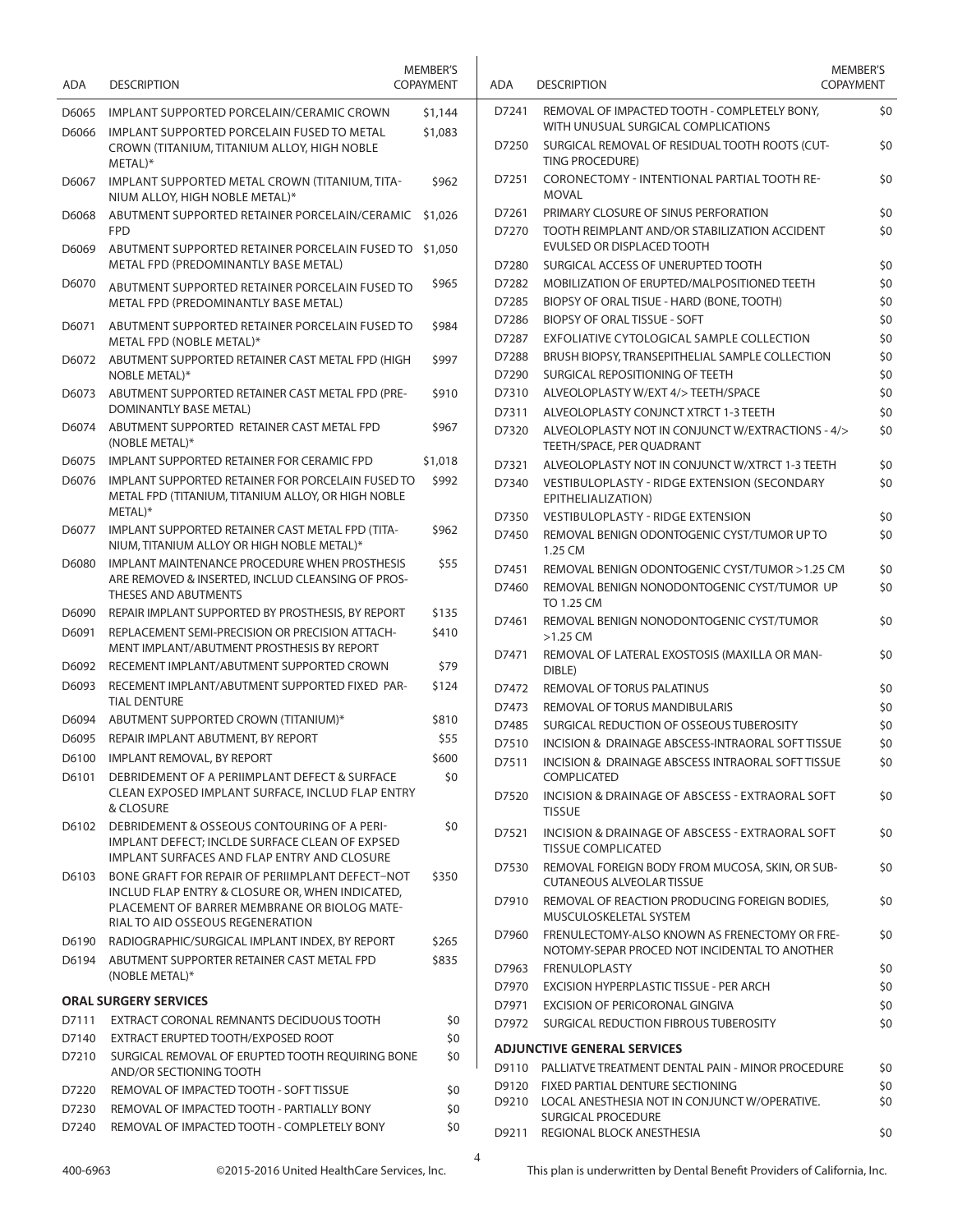| ADA   | <b>DESCRIPTION</b>                                                                                             | <b>MEMBER'S</b><br><b>COPAYMENT</b> |
|-------|----------------------------------------------------------------------------------------------------------------|-------------------------------------|
|       | D9212 TRIGEMINAL DIVISION BLOCK ANESTHESIA                                                                     | \$0                                 |
|       | D9215 LOCAL ANESTHESIA IN CONJUNCTION W TH OPERATIVE OR<br>SURGICAL PROCEDURE                                  | \$0                                 |
| D9220 | DEEP SEDATION/GENERAL ANESTHESIA - 1ST 30 MIN                                                                  | \$0                                 |
| D9221 | DEEP SEDATION/GENERAL ANESTHESIA-EACH ADDL15 MIN                                                               | \$0                                 |
| D9230 | INHALATION OF NITROUS OXIDE/ANALGESIA, ANXIOLYSIS                                                              | \$0                                 |
|       | D9241 IV CONSCIOUS SEDATION/ANALGESIA -1ST 30 MIN                                                              | \$0                                 |
|       | D9242 IV CONSCIOUS SEDATION/ANALGESIA EACH ADDL 15 MIN                                                         | \$0                                 |
| D9248 | NON-INTRAVENOUS CONSCIOUS SEDATION                                                                             | \$0                                 |
|       | D9310 CONSULTATION - DIAGNOSTIC SERVICE PROVIDED BY DEN-<br>TIST/PHYSICIAN OTHER THAN REOUST DENTIST/PHYSICIAN | \$0                                 |
|       | D9430 OFFICE VISIT - OBSERV - NO OTHER SERVICES PERFORMED                                                      | \$0                                 |
|       | D9440 OFFICE VISIT - AFTER REGULARLY SCHEDULED HOURS                                                           | \$0                                 |
|       | D9930 TREATMENT OF COMPLICATIONS - POST SURGICAL                                                               | \$0                                 |
|       | D9940 OCCLUSAL GUARD BY REPORT                                                                                 | \$0                                 |
| D9951 | OCCLUSAL ADJUSTMENT - LIMITED                                                                                  | \$0                                 |
|       | D9952 OCCLUSAL ADJUSMENT - COMPLETE                                                                            | \$0                                 |
|       | D9971 ODONTOPLASTY - ONE TO THREE TEETH                                                                        | \$0                                 |
|       | D9972 EXTERNAL BLEACHING - PER ARCH                                                                            | \$125                               |
|       | <b>ORTHODONTIC SERVICES</b>                                                                                    |                                     |
|       | D8070 COMPREHENSIVE ORTHODONTIC TREATMENT TRANSITIO-<br><b>INAL DENTITION</b>                                  | \$750                               |
| D8080 | COMPREHENSIVE ORTHODONTIC TREATMENT ADOLESCENT<br><b>DENTITION</b>                                             | \$750                               |
| D8090 | COMPREHENSIVE ORTHODONTIC TREATMENT ADULT<br><b>DENTITION</b>                                                  | \$750                               |
| D8680 | ORTHODONTIC RETENTION (REMOVAL OF APPLICANCES,<br>CONSTRUCTION AND PLACEMENT OF RETAINER(S)                    | \$150                               |
| D8999 | START-UP FEE (INCLUDING EXAM, BEGINNING RECORDS,<br>X-RAYS, TRACING, PHOTOS, AND MODELS                        | \$350                               |
|       |                                                                                                                |                                     |

5 \*An additional charge for the cost of precious metal will be applied for any procedure using noble, high noble, or titanium metal not to exceed \$150 per unit.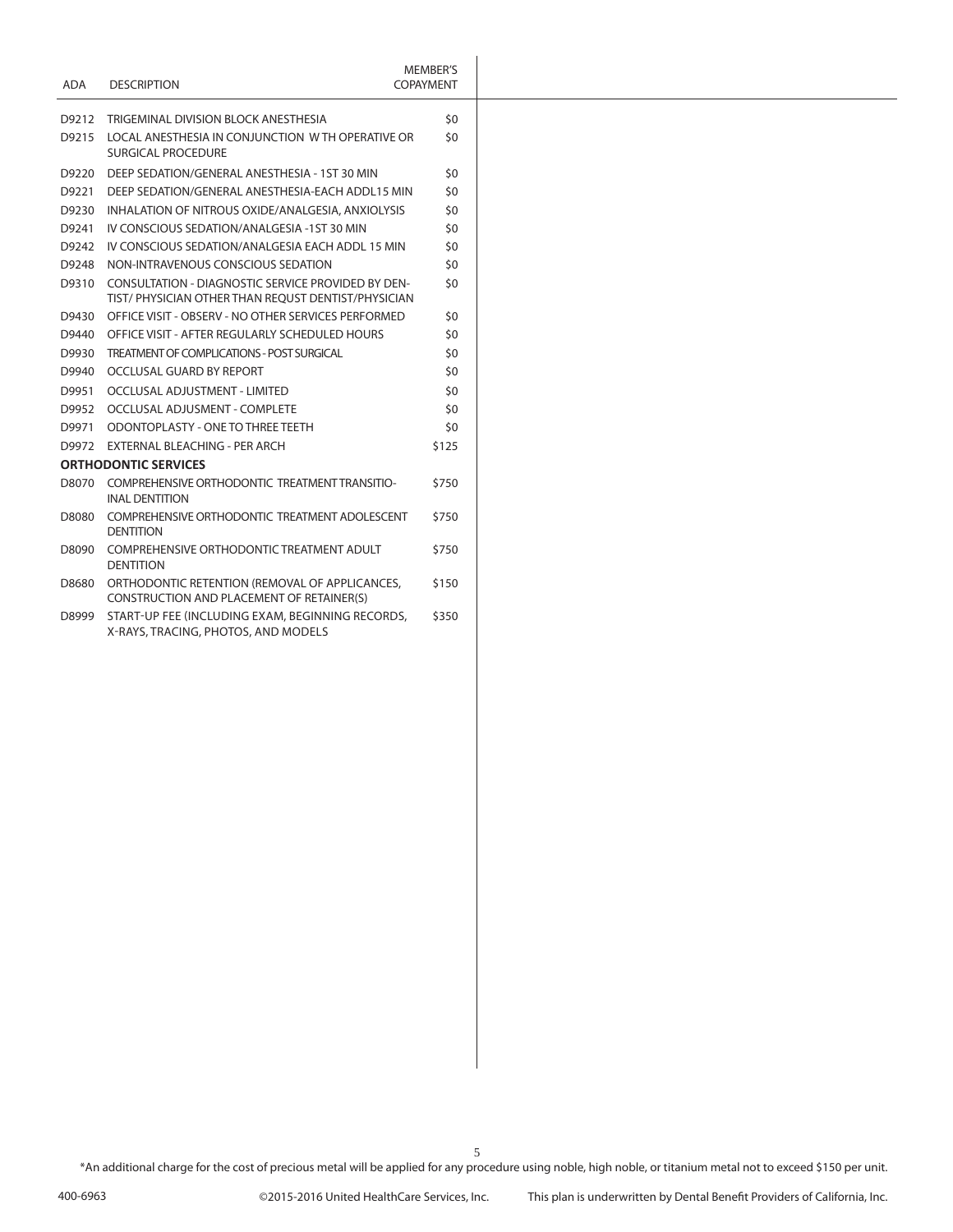# **UnitedHealthcare/Select Managed Care**

## **Dental Exclusions and Limitations**

#### **Limitations of Benefi ts**

**The following are the limitation of benefi ts, unless otherwise specifi cally**  listed as a covered benefit on this Plan's Schedule of Benefits:

- 1. **DENTAL PROPHYLAXIS** limited to 1 time per 6 months.
- 2. **INTRAORAL** Complete Series (including bitewings) Limited to 1 time in any 2-year period.
- 3. **INTRAORAL BITEWING RADIOGRAPHS** Limited to 1 series of 4 films in any 6 month period.
- 4. **FLUORIDE TREATMENTS** Limited to 1 time per 6 months.
- 5. **SCALING AND ROOT PLANING** Limited to 4 quadrants per calendar year.
- 6. **PERIODONTAL MAINTENANCE PROCEDURES** Limited to once every 6 months, following active therapy, exclusive of gross debridement.
- 7. **REMOVABLE PROSTHETICS/FIXED PROSTHETICS/CROWNS, INLAYS AND ONLAYS** (Major Restorative Services) - Replacement of complete dentures, fixed or removable partial dentures, crowns, inlays or onlays previously submitted for payment under the plan is limited to 1 time per 5 years from initial or supplemental placement.
- 8. **REMOVABLE PROSTHETICS/FIXED PROSTHETICS/CROWNS, INLAYS AND ONLAYS** (Major Restorative Services) - Replacement of complete dentures, and fixed and removable partial dentures or crowns if damage or breakage was directly related to provider error. This type of replacement is the responsibility of the Dentist. If replacement is Necessary because of patient non-compliance, the patient is liable for the cost of replacement.
- 9. **CROWNS** Retainers/Abutments Limited to 1 time per tooth per 5 years.
- 10. **CROWNS** Restorations Limited to 1 time per tooth per 5 years. Covered only when a filling cannot restore the tooth.
- 11. **TEMPORARY CROWNS** Restorations Limited to 1 time per tooth per 5 years. Covered only when a filling cannot restore the tooth.
- 12. **INLAYS/ONLAYS** Retainers/Abutments Limited to 1 time per tooth per 5 years.
- 13. **INLAYS/ONLAYS** Restorations Limited to 1 time per tooth per 5 years. Covered only when a filling cannot restore the tooth.
- 14. **STAINLESS STEEL CROWNS** Limited to 1 time per tooth per 5 years. Covered only when a filling cannot restore the tooth. Prefabricated esthetic coated stainless steel crown - primary tooth, are limited to primary anterior teeth.
- 15. CROWNS, FIXED BRIDGES, AND IMPLANTS The maximum benefit within a 12 month period is any combination of 7 crowns or pontics (artificial teeth that are part of a fixed bridge). If more than 7 crowns and/ or pontics are done for a Member within a 12 month period, the dentist's fee for any additional crowns within that period would not be limited to the listed Copayment, but instead can reflect the Dentist's Billed Charges.
- 16. **POST AND CORES** Covered only for teeth that have had root canal therapy.
- 17. **ADJUSTMENTS TO FULL DENTURES, PARTIAL DENTURES,**

**BRIDGES OR CROWNS** - Limited to repairs or adjustments performed more than 6 months after the initial insertion.

- 18. **INTRAVENOUS SEDATION OR GENERAL ANESTHESIA** Administration of I.V. sedation or general anesthesia is limited to covered oral surgical procedures involving 1 or more impacted teeth (soft tissue, partial bony or complete bony impactions).
- 19. **ADJUNCTIVE** Pre-Diagnostic Test that aids in detection of mucosal abnormalities including premalignant and malignant lesion, not to include cytology or biopsy procedures - Limited to 1 time per year, to Covered Persons over the age of 30.
- 20. **REPLACEMENT OF COMPLETE DENTURES, FIXED OR REMOVABLE PARTIAL DENTURES, CROWNS, INLAYS, ONLAYS, AND IMPLANTS, IMPLANT CROWNS, IMPLANT PROSTHESIS** - Replacement of complete dentures, fixed or removable partial dentures, crowns, inlays, onlays, and implant crowns, implant prostheses previously submitted for payment under the plan is limited to 1 time per tooth per 5 years from initial or supplemental placement. This includes retainers, habit appliances, and any fixed or removable orthodontic appliances.
- 21. **All Specialty Referral Services Must Be:** (A) Pre-Authorized by us; and (B) Coordinated by a Covered Person's Participating Dentist. Any Covered Person who elects specialist care without prior referral by his or her Participating Dentist and approval by us is responsible for all charges incurred.

• In order for specialty services to be Covered by this plan, the following referral process must be followed:

• A Covered Person's Participating Dentist must coordinate all Dental Services.

• When the care of a Network Specialist Dentist is required, the Covered Person's Participating Dentist must contact us and request authorization.

• If the Participating Dentist request for specialist referral is denied, the Participating Dentist and the Covered Person will be notified of the reason for the denial. If the service in question is a Covered service, and no limitations or exclusions apply, the Participating Dentist may be asked to perform the service.

• Covered Person who receives authorized specialty services must pay all applicable Copayments associated with the services provided. When we authorize specialty dental care, a Covered Person will be referred to a Network Specialist Dentist for treatment. The Network includes Network Specialist Dentists in: (a) endodontics; (b) oral surgery; (c) pediatric dentistry; and (d) orthodontics; and (e) periodontics, located in the Covered Person's Service Area. If there is no Network Specialist Dentist in the Covered Person's Service Area, we will refer the Covered Person to a Non-Participating Specialist of our choice. Except for Emergency Dental Services, in no event will we cover dental care provided to a Covered Person by a specialist not preauthorized by us to provide such services.

• Covered Person's financial responsibility is limited to applicable Copayments. Copayments are listed in the Covered Person's Schedule of Covered Dental Services.